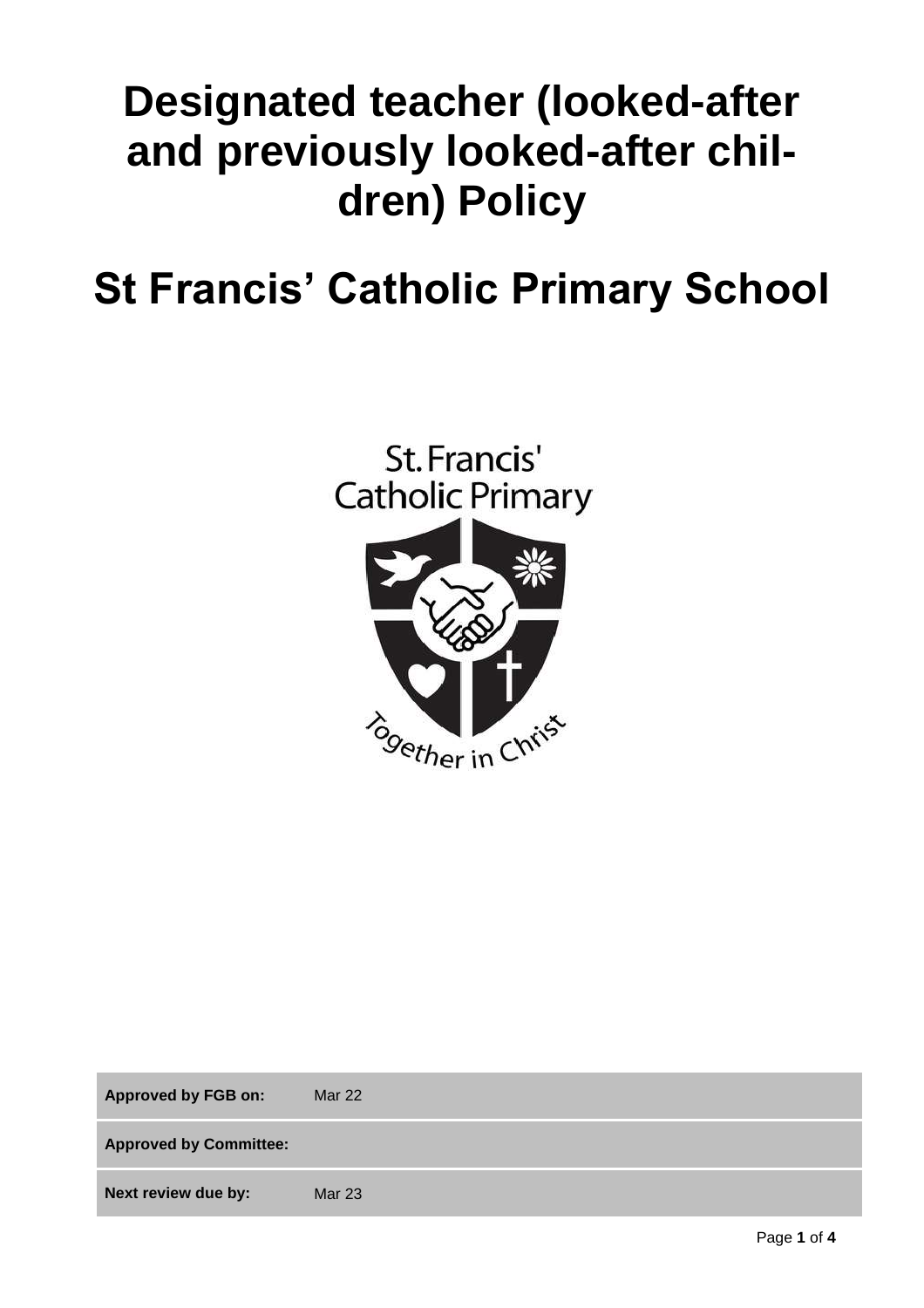### **1. Aims**

The school aims to ensure that:

A suitable member of staff is appointed as the designated teacher for looked-after and previously looked-after children

The designated teacher promotes the educational achievement of looked-after and previously looked-after children, and supports other staff members to do this too

Staff, parents, carers and guardians are aware of the identity of the designated teacher, how to contact them and what they are responsible for

#### **2. Legislation and statutory guidance**

This policy is based on the Department for Education's [statutory guidance on the designated teacher for looked](https://www.gov.uk/government/publications/designated-teacher-for-looked-after-children)[after and previously looked-after children.](https://www.gov.uk/government/publications/designated-teacher-for-looked-after-children) It also takes into account [section 20](http://www.legislation.gov.uk/ukpga/2008/23/section/20) an[d section 20A](http://www.legislation.gov.uk/ukpga/2008/23/section/20A) of the Child and Young Persons Act 2008.

#### **3. Definitions**

**Looked-after children** are registered pupils that are:

In the care of a local authority, or

Provided with accommodation by a local authority in the exercise of its social services functions, for a continuous period of more than 24 hours

#### **Previously looked-after children** are registered pupils that fall into either of these categories:

They were looked after by a local authority but ceased to be as a result of any of the following:

A child arrangements order, which includes arrangements relating to who the child lives with and when they are to live with them

A special guardianship order

An adoption order

They appear to the governing board to have been in state care in a place outside of England and Wales because they would not have otherwise been cared for adequately, and have ceased to be in that state care as a result of being adopted

**Personal education plan (PEP)** is part of a looked-after child's care plan that is developed with the school. It forms a record of what needs to happen and who will make it happen to ensure the child reaches their full potential.

**Virtual school head (VSH)** is a local authority officer responsible for promoting the educational achievement of their authority's looked-after children, working across schools to monitor and support these pupils as if they were in a single school. The VSH is also responsible for providing information and advice to schools, parents and guardians in respect of previously looked-after children.

#### **4. Identity of our designated teacher**

Our designated teacher is the head teacher, who can be contacted by emailing the school office [\(office@stfran](mailto:office@stfrancispri.org)[cispri.org\)](mailto:office@stfrancispri.org). Our designated teacher takes lead responsibility for promoting the educational achievement of looked-after and previously looked-after children at our school. They are your initial point of contact for any of the matters set out in the section below.

#### **5. Role of the designated teacher**

#### 5.1 Leadership responsibilities

The designated teacher will act as a central point of initial contact within the school for any matters involving looked-after and previously looked-after children.

The Designated teacher will the educational achievement of every looked-after and previously looked-after child on roll by:

- Working with VSHs
- Promoting a whole school culture where the needs of these pupils matter and are prioritised
- Taking lead responsibility for ensuring school staff understand things which can affect how looked-after and previously looked-after children learn and achieve and how the whole school supports the educational achievement of these pupils
- Contribute to the development and review of whole school policies to ensure they consider the needs of looked-after and previously looked-after children
- Promote a culture in which looked-after and previously looked-after children are encouraged and supported to engage with their education and other school activities
- Act as a source of advice for teachers about working with looked-after and previously looked-after children
- Work directly with looked-after and previously looked-after children and their carers, parents and guardians to promote good home-school links, support progress and encourage high aspirations
- Have lead responsibility for the development and implementation of looked-after children's PEPs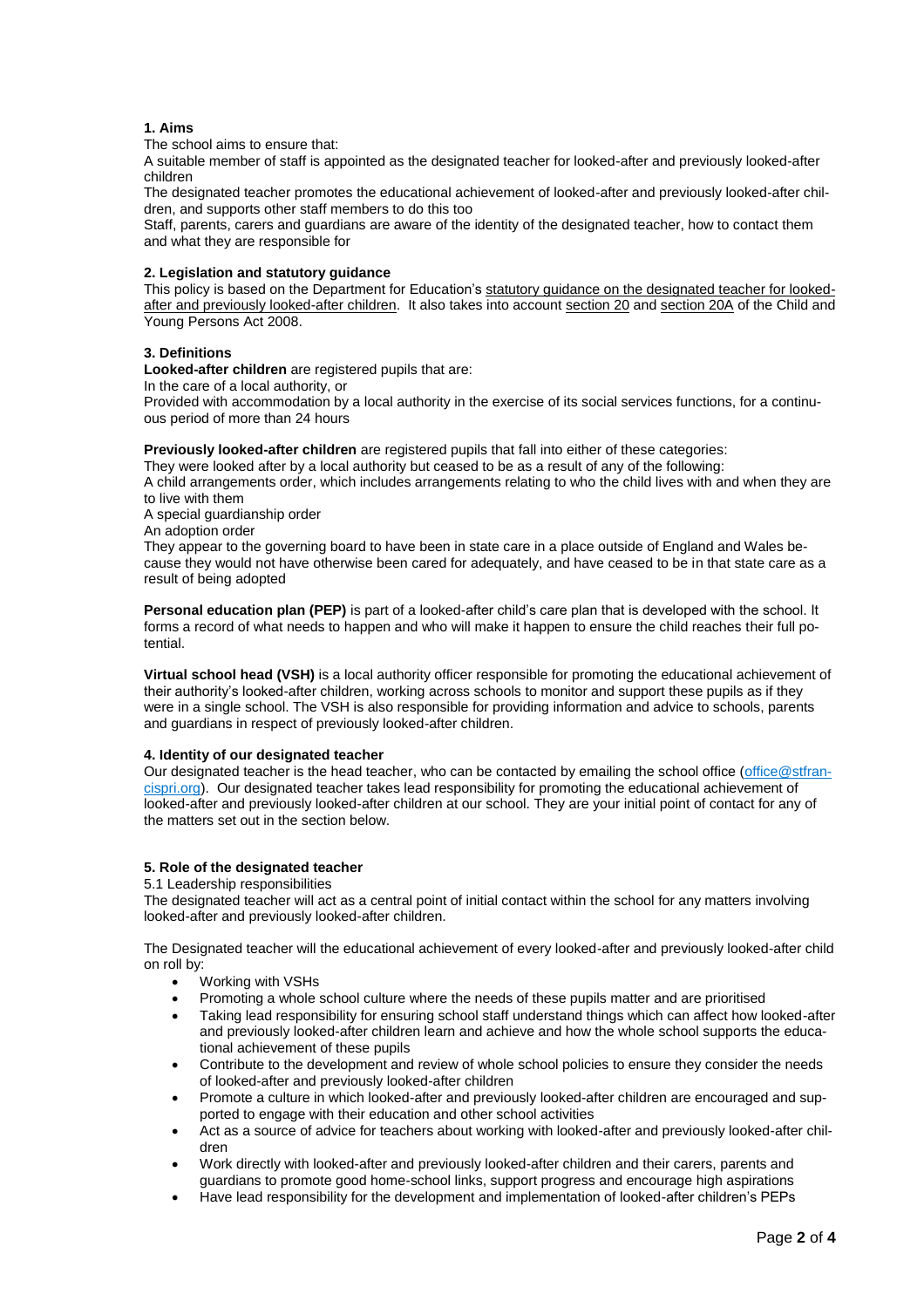- Work closely with the school's designated safeguarding lead to ensure that any safeguarding concerns regarding looked-after and previously looked-after children are quickly and effectively responded to
- Involve parents and guardians of previously looked-after children in decisions affecting their child's education
- $\bullet$

5.2 Supporting looked-after children

The designated teacher will:

- Make sure looked-after children's PEPs meet their needs by working closely with other teachers to assess each child's specific educational needs
- Have overall responsibility for leading the process of target-setting in PEPs
- Monitor and track how looked-after children's attainment progresses under their PEPs
- If a child is not on track to meet their targets, be instrumental in agreeing the best way forward with them in order to make progress, and ensure that this is reflected in their PEP
- Ensure the identified actions of PEPs are put in place
- During the development and review of PEPs, help the school and relevant local authority decide what arrangements work best for pupils

The designated teacher will ensure that:

- A looked-after child's PEP is reviewed before the statutory review of their care plan this includes making sure the PEP is up to date and contains any new information since the last PEP review, including whether agreed provision is being delivered
- PEPs are clear about what has or has not been taken forward, noting what resources may be required to further support the child and from where these may be sourced
- The updated PEP is passed to the child's social worker and VSH ahead of the statutory review of their care plan
- Transfer a looked-after child's PEP to their next school or college, making sure it is up to date and that the local authority responsible for looking after them has the most recent version

5.3 Supporting both looked-after children and previously looked-after children

The designated teacher will:

- Ensure the specific needs of looked-after and previously looked-after children are understood by staff and reflected in how the school uses pupil premium funding
- Work with VSHs to agree how pupil premium funding for looked-after children can most effectively be used to improve their attainment
- Help raise the awareness of parents and guardians of previously looked-after children about pupil premium funding and other support for these children
- Play a key part in decisions on how pupil premium funding is used to support previously looked-after children
- Encourage parents' and guardians' involvement in deciding how pupil premium funding is used to support their child, and be the main contact for queries about its use
- Ensure teachers have awareness and understanding of the specific needs of looked-after and previously looked-after children in areas like attendance, homework, behaviour and future career planning
- Be aware of the special educational needs (SEN) of looked-after and previously looked-after children, and make sure teachers also have awareness and understanding of this
- Ensure th[e SEND code of practice,](https://www.gov.uk/government/publications/send-code-of-practice-0-to-25) as it relates to looked-after children, is followed
- Make sure PEPs work in harmony with any education, health and care (EHC) plans that a looked-after child may have
- Ensure that, with the help of VSHs, they have the skills to identify signs of potential SEN issues in looked-after and previously looked-after children, and know how to access further assessment and support where necessary
- Ensure that they and other staff can identify signs of potential mental health issues in looked-after and previously looked-after children and understand where the school can draw on specialist services
- Put in place robust arrangements to have strengths and difficulties questionnaires (SDQs) completed for looked-after children, and use the results of these SDQs to inform PEPs
- Put in place mechanisms for understanding the emotional and behavioural needs of previously lookedafter children

## 5.4 Relationships beyond the school

The designated teacher will:

- Proactively engage with social workers and other professionals to enable the school to respond effectively to the needs of looked-after and previously looked-after children
- Discuss with social workers how the school should engage with birth parents, and ensure the school is clear about who has parental responsibility and what information can be shared with whom
- Be open and accessible to parents and guardians of previously looked-after children and encourage them to be actively involved in their children's education
- Proactively build relationships with local authority professionals, such as VSHs and SEN departments